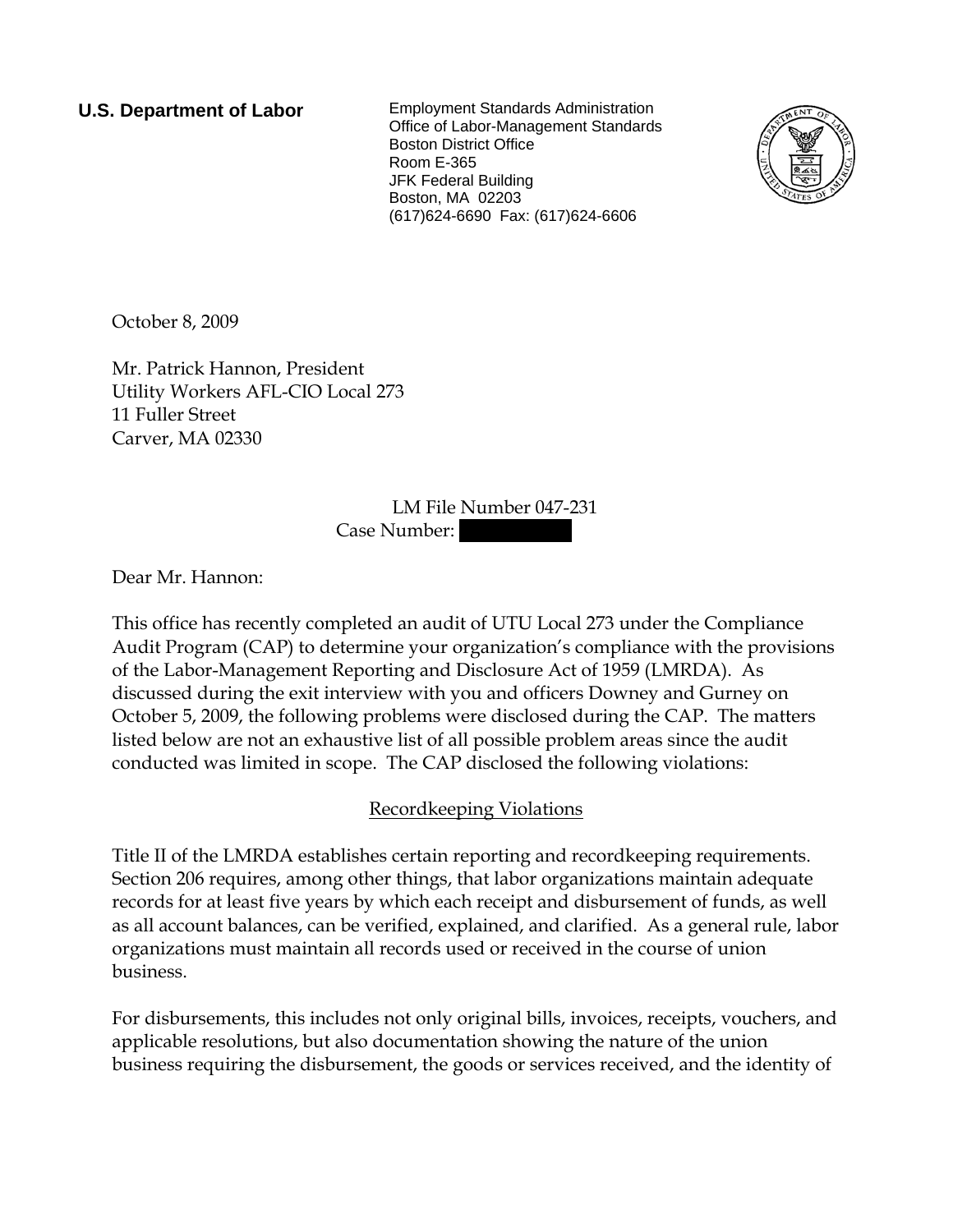Mr. Patrick Hannon October 8, 2009 Page 2 of 5

the recipient(s) of the goods or services. In most instances, this documentation requirement can be satisfied with a sufficiently descriptive expense receipt or invoice. If an expense receipt is not sufficiently descriptive, a union officer or employee should write a note on it providing the additional information. For money it receives, the labor organization must keep at least one record showing the date, amount, purpose, and source of that money. The labor organization must also retain bank records for all accounts.

The audit of Local 273's 2008 records revealed the following recordkeeping violations:

1. Lost Wages

Local 273 did not retain adequate documentation for lost wage reimbursement payments for all of the local's officers totaling at least \$13,437.95. The union must maintain records in support of lost wage claims that identify each date lost wages were incurred, the number of hours lost on each date, the applicable rate of pay, and a description of the union business conducted. The OLMS audit found that Local 273 retained lost wage claims that identified the date, the rate of pay, and the number of hours lost on each date, but failed to identify union business being conducted by officers.

During the exit interview, I provided a sample of an expense voucher Local 273 may use to satisfy this requirement. The sample identifies the type of information and documentation that the local must maintain for lost wages and other officer expenses.

# 2. Disposition of Property

Local 273 did not maintain an inventory of hats, jackets, and other property it purchased, sold, or gave away. The union must report the value of any union property on hand at the beginning and end of each year Item 30 (Other Assets) of the LM-3. The union must retain an inventory or similar record of property on hand to verify, clarify, and explain the information that must be reported in Item 30.

The union must record in at least one record the date and amount received from each sale of union hats, jackets and other items.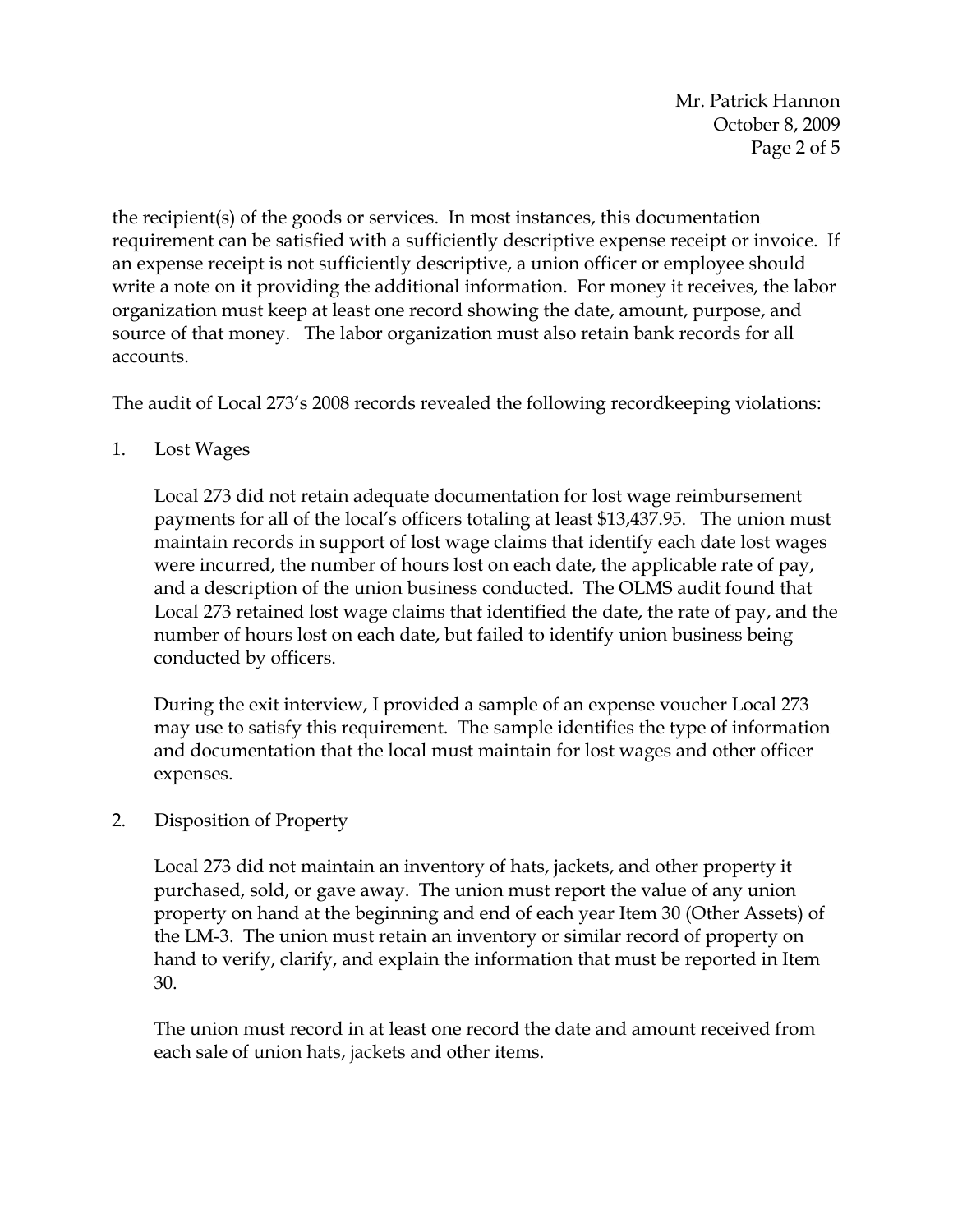Mr. Patrick Hannon October 8, 2009 Page 3 of 5

Based on your assurance that Local 273 will retain adequate documentation in the future, OLMS will take no further enforcement action at this time regarding the above violations.

### Reporting Violations

The audit disclosed a violation of LMRDA Section 201(b), which requires labor organizations to file annual financial reports accurately disclosing their financial condition and operations. The Labor Organization Annual Report LM-3 filed by Local 273 for fiscal year ending 12/31/08 was deficient in the following area:

1. Disbursements to Officers (LM-3)

Local 273 did not include some reimbursements to officers totaling at least \$13,437.95 in the amounts reported Item 24 (All Officers and Disbursements to Officers). It appears the union erroneously reported these payments in Item 48, office and administrative expense.

The union must report most direct disbursements to Local 273 officers and some indirect disbursements made on behalf of its officers in Item 24. A "direct disbursement" to an officer is a payment made to an officer in the form of cash, property, goods, services, or other things of value. See the instructions for Item 24 for a discussion of certain direct disbursements to officers that do not have to be reported in Item 24. An "indirect disbursement" to an officer is a payment to another party (including a credit card company) for cash, property, goods, services, or other things of value received by or on behalf of an officer. However, indirect disbursements for temporary lodging (such as a union check issued to a hotel) or for transportation by a public carrier (such as an airline) for an officer traveling on union business should be reported in Item 48 (Office and Administrative Expense).

# 2. Certificates of Deposit Reported As Investments

Local 273 improperly included the value of two flexible savings certificates that are cash equivalents as investments in Statement A, Assets and Liabilities. For LM reporting purposes, OLMS considers these savings certificates to be cash. The purchase or redemption of a savings certificate is a transfer of cash from one account to another and, therefore, the local should not report these transactions as receipts or disbursements.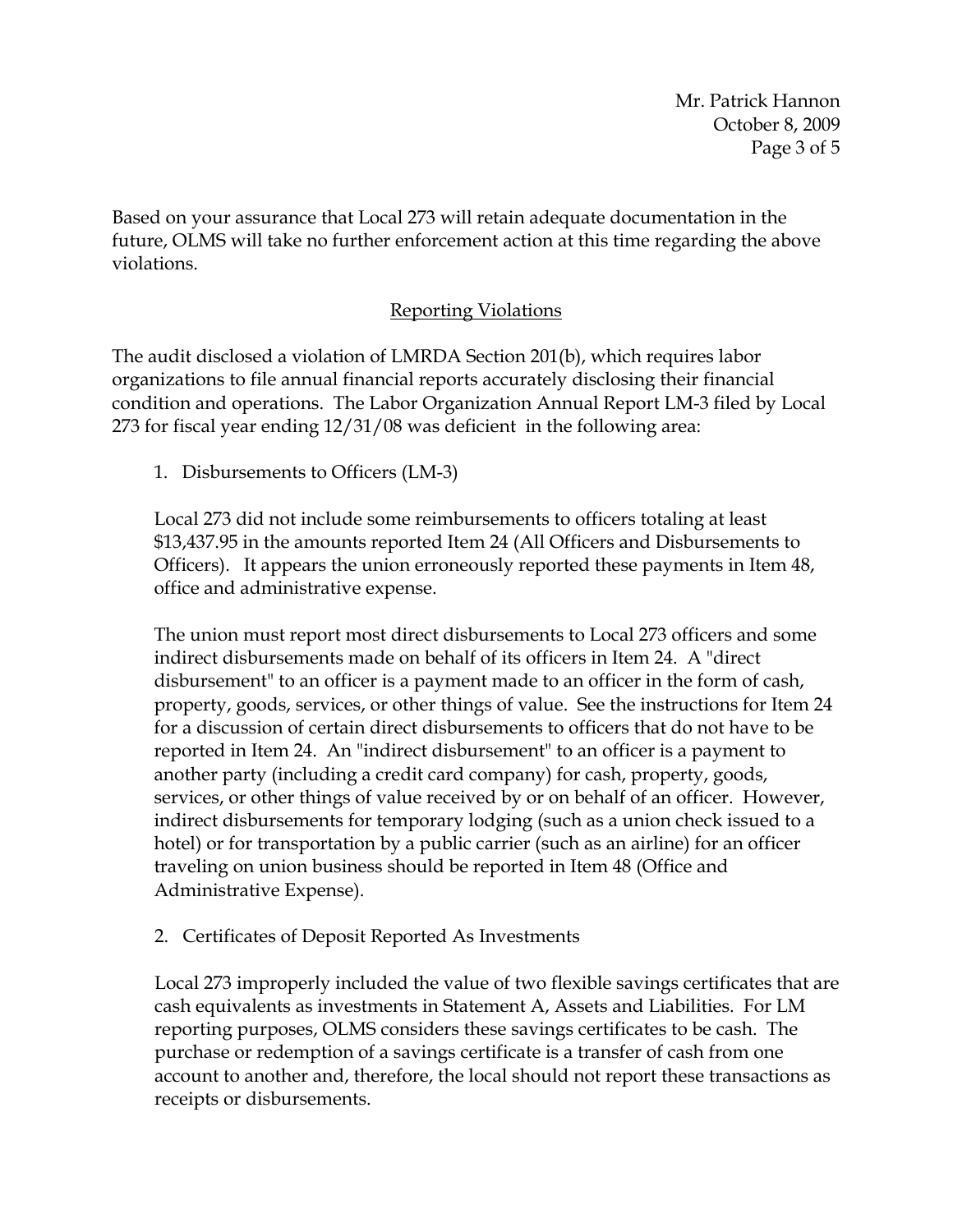Mr. Patrick Hannon October 8, 2009 Page 4 of 5

I am not requiring that Local 273 to file an amended LM report for 2008 to correct the deficient items, but Local 273 has agreed to properly report the deficient items on all future reports it files with OLMS.

#### Other Issues

### 1. Expense Policy

As I discussed during the exit interview with you, the audit revealed that Local 273 does not have a clear policy regarding the types of expenses personnel may claim for reimbursement and the types of expenses that may be charged to union credit cards. OLMS recommends that unions adopt written guidelines concerning such matters.

#### 2. Duplicate Receipts

Members of Local 273 pay money directly to the union for initiation dues, tickets to social/fundraising events, and for the purchase of various items of clothing apparel that the union sells. Treasurer Downey records these payments in the union's receipts journal, but she does not issue receipts to individual payers. OLMS recommends that Local 273 use a duplicate receipt system where the union issues original pre-numbered receipts to all members who make payments directly to the union and retains copies of those receipts. A duplicate receipt system is an effective internal control because it ensures that a record is created of income which is not otherwise easily verifiable. If more than one duplicate receipt book is in use, the union should maintain a log to identify each book, the series of receipt numbers in each book, and to whom each book is assigned

I want to extend my personal appreciation to UTU Local 273 for the cooperation and courtesy extended during this compliance audit. I strongly recommend that you make sure this letter and the compliance assistance materials provided to you are passed on to future officers. If we can provide any additional assistance, please do not hesitate to call.

Sincerely,

Mark Letizi District Director